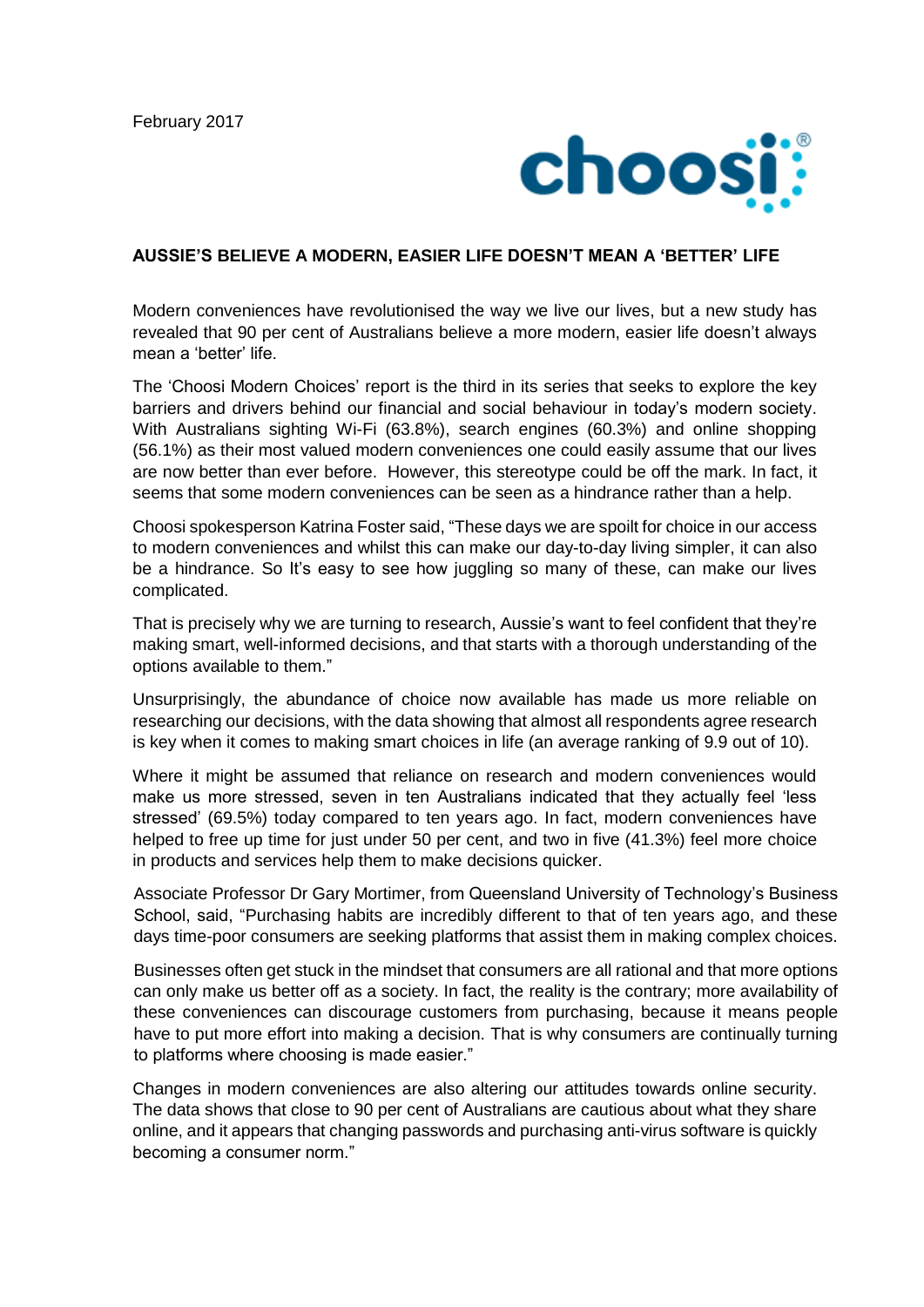As our appetite for purchasing through progressive and modern ways grows, so does a movement towards more conscientious decision making behaviour. The report reveals a strong appetite amongst Aussies to make more ethical purchasing decisions, with an overwhelming 91.5 per cent indicating they feel having ethical alternatives available is important.

Perhaps unsurprisingly, Gen Y are leading the way with almost half claiming they would choose an ethical purchasing option even if the price was higher (48.7%). Interestingly, Pre-Boomers are following closely behind, with over half (56.4%) pointing out that they are willing to give way to ethical considerations. This shows momentum for a generational shift towards ethical purchasing.

It seems price plays a part when deciding upon an ethical vs non-ethical purchase with more than two in five (41.3%) respondents stating they would only purchase an ethical product over a non-ethical product as long as it wasn't more expensive. Although this is relatively consistent across most categories, including technology devices, coffee, furniture and home appliances, it's likely that it is not an easy decision to make for those wanting to keep the planet green.

Furthermore, consumer purchasing appears to be shifting towards companies that engage in ethical practices with an overwhelming majority (86.4%) of respondents indicating they would definitely or probably be deterred from purchasing from a brand if they discovered it was involved in unethical practices. Equally around the same number of Aussie's (81.9%) believe that brands should educate consumers more about ethical purchase decisions.

"There is still a disconnect between ethical purchase intentions and actual ethical purchasing behaviour. While at a very innate level, we all want to behave and consume ethically, barriers exist between our intentions and behaviours.

It will be interesting to see if new generations will continue the shift towards ethical purchasing, or if it will be left behind as a fad," says Dr Mortimer.

Despite the desire to move towards ethical purchasing practices it seems only one third of respondents understand what upcycling is (36.0%). However, amongst those that do, three quarters acknowledge that it is an important thing we should all try these days (75.6%) and 71.5 per cent consider the practice to be both ethical and economical.

With over half not partaking in any type of upcycling activity (51.9%) one has to ask if it is simply the idea of these activities and also the access to modern conveniences that sound better in theory than they are in reality.

> The full research report and supporting data is available at <https://www.choosi.com.au/blog/lifestyle/modern-conveniences>

> > **ENDS**